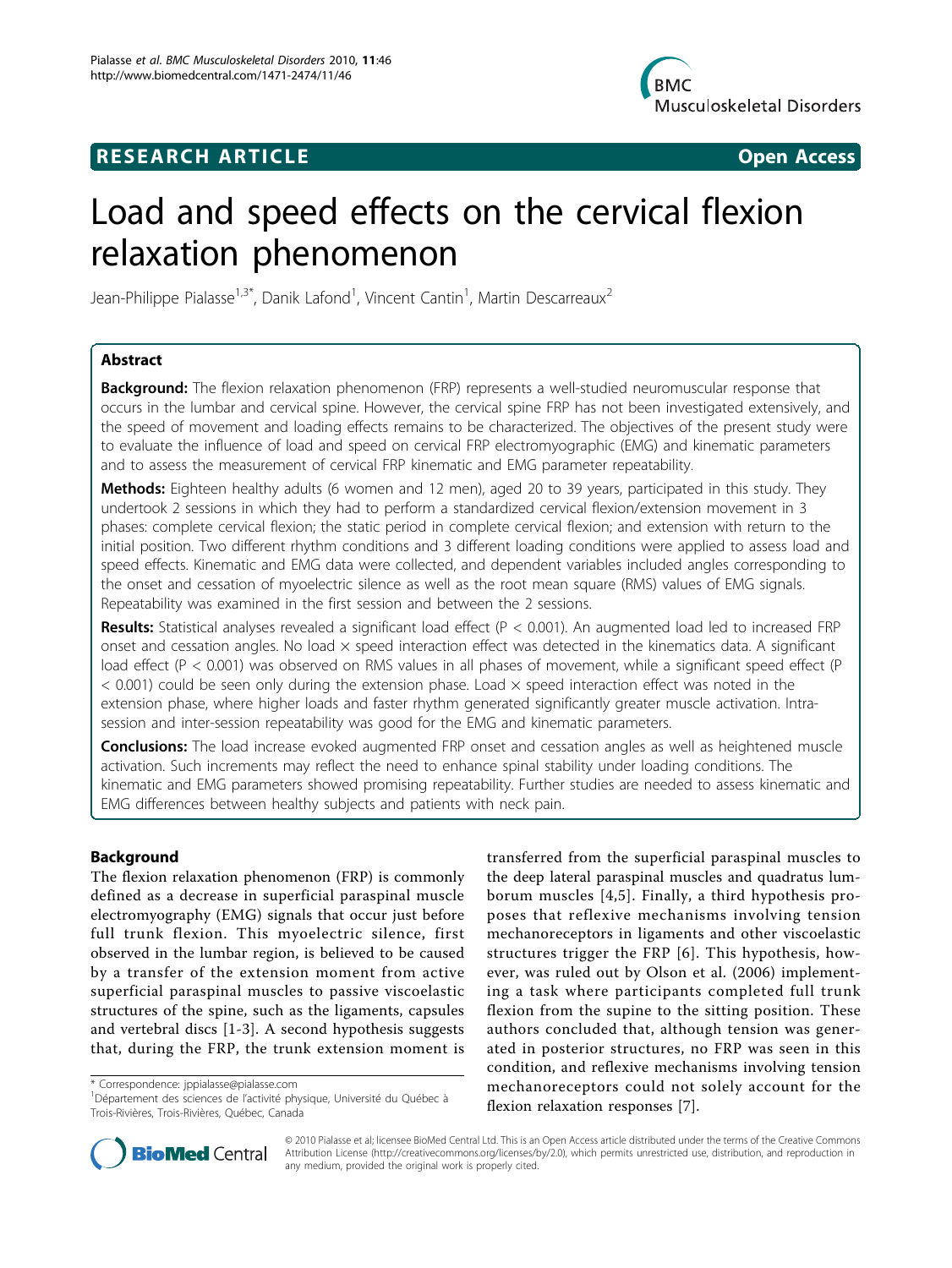<span id="page-1-0"></span>Recent studies have explored the relationship between lumbar spine loading and the neuromuscular neutral zone (NNZ) [\[8](#page-8-0)-[10\]](#page-8-0). This model states that normal function and stabilization of the lumbar spine within a small movement or in the absence of extra loading only require muscular activity. Outside the NNZ, spinal stabilization is achieved with the heightened tension generated in viscoelastic structures. The FRP may very well be explained in light of the NNZ model.

Several factors, such as speed of execution and loading of the spine, have been shown to influence the FRP. Indeed, faster trunk flexion and extension as well as increased loading of the spine result in prolonged paraspinal muscle activity [[11](#page-8-0)-[13](#page-8-0)]. Only Sarti et al. (2001) did not find significant changes in FRP kinematic parameters after spinal loading [\[14\]](#page-8-0). Finally, repetition of movement can also influence the FRP. This modulation is likely the outcome of the task repetition effect on passive tissue viscoelasticity rather than muscular fatigue as the same result is obtained after passive and active repetition [\[15,16\]](#page-8-0). Experiencing pain is also a modulating factor as patients with lumbar pain do not demonstrate EMG silence [\[1](#page-8-0),[17-19\]](#page-8-0). Pain acting as a modulating factor could be explained by the fear avoidance theory [[20-22\]](#page-8-0) and mechanisms involving segmental reflexes and supra-segmental integration [\[23](#page-8-0)].

The FRP has also been described in the cervical spine [[24-28\]](#page-8-0). It can be observed through a flexion/extension task of the cervical spine in a lumbo-pelvic sitting position [[25](#page-8-0),[26\]](#page-8-0). Cervical FRP onset and cessation angles, estimated respectively at 74.5% and 92.5%, are not modified by trunk inclination in sitting postures [[28\]](#page-8-0). Recent studies have revealed that the cervical FRP may not be seen in patients with neck pain [[24\]](#page-8-0) and, to our knowledge, there are no data on speed and loading effects on the cervical FRP. Moreover, very limited information is currently available regarding cervical FRP EMG and kinematic parameter repeatability [\[29](#page-8-0)].

Therefore, as evaluated previously in the lumbar region, kinematics and EMG parameters of the cervical FRP in healthy and neck pain subjects need to be investigated. Consequently, the objectives of this study were two-fold: firstly to evaluate the effect of load and speed

on cervical FRP EMG and kinematic parameters, and secondly to assess the measurement of cervical FRP kinematic and EMG parameter repeatability. It was hypothesized that increased loading or speed will lead to greater cervical FRP onset and cessation angles.

# Methods

# Participants

Eighteen healthy adults (6 women and 12 men), aged 20 to 39 years with mean (standard deviation) age 27.2 (5.2) years, height 1.73 (0.08) m, weight 67.4 (11.3) kg, and body mass index 22.5 (2.5) kg  $m^{-2}$ , participated in this study. All study subjects gave their informed, written consent according to the protocol approved by the Human Research Ethics Committee at Université du Québec à Trois-Rivières. Individuals with present or past neck pain, spinal trauma (including whiplash) or cervical spine surgery were excluded from the experiment.

# Experimental protocol

Participants were tested in two 60-minute experimental sessions on two separate days (24 to 48 hours). During these sessions, they were asked to perform a standardized cervical flexion/extension movement divided into 3 phases: firstly a complete cervical flexion (flexion phase), secondly a static period in complete cervical flexion (full-flexion phase) and thirdly an extension with return to the initial position (extension phase). Two different rhythms were included for this movement. The slow rhythm condition consisted of: 5-second flexion, 3-second full flexion, and 5-second extension. The fast rhythm comprised: 2-second flexion, 3-second full flexion, and 2-second extension. Different loads were applied under the following conditions: (a - loaded) 700 g, (b - no load) none, and (c - counterweighted) counterweight of -300 g, as shown in Figure 1. To ensure standardized speed of movement and to reduce intra-subject and inter-subject variability, a sound signal generated by a metronome guided participants throughout each condition. Subjects executed 3 trials of each combined load and rhythm conditions. They were allowed 2 practice trials to perform the flexion/extension task at the predefined pace and also completed a

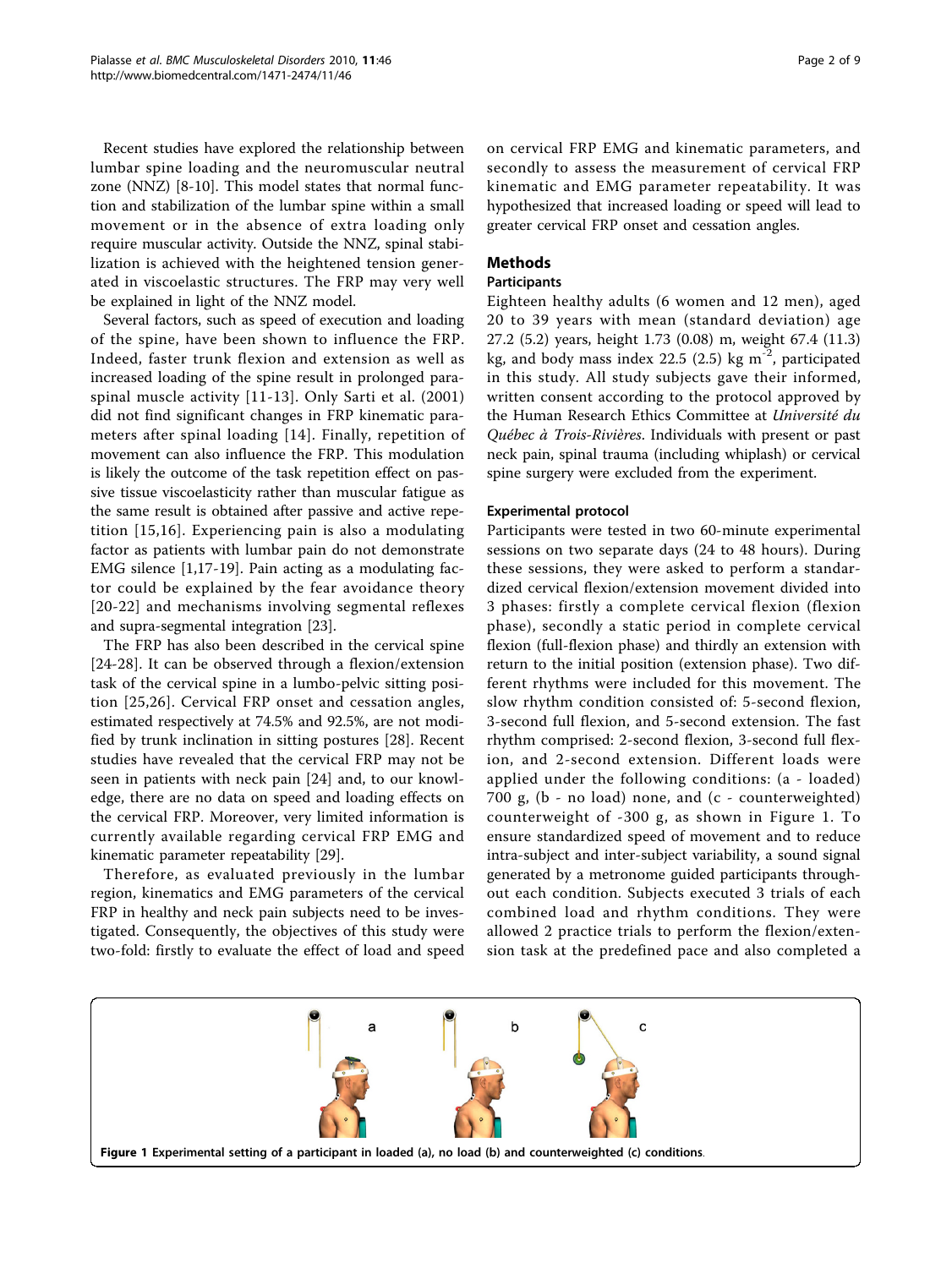maximal cervical flexion trial that was used as a reference for flexion range of motion and EMG normalization. As a result they had to perform 21 trials: 18 FRP trials  $(3 \times 3 \times 2)$ , two practice trials and a maximal flexion trial. A rest period was allowed between 2 rhythm series. To limit sequence effects, the test condition order of presentation was randomized for each participant.

# Instrumentation

Kinematic data were collected by a motion analysis system (Optotrak Certus, Northern Digital Inc., Waterloo, Ontario, Canada). As illustrated in Figure [1](#page-1-0), infrared diodes were positioned on the following anatomical sites: the T2 spine process and right acromion, with 3 other diodes set up in triangle on the lateral right side of a helmet (72 g). Kinematic data were collected at a frequency of 100 Hz, and low-pass filtered by a dualpass, fourth-order Butterworth filter with a cut-off frequency of 5 Hz. Cervical flexion angle was measured from the line pulled between 2 markers on the helmet, and a vertical line traced from the T2 marker.

Surface EMG electrodes (DE 2.1 single-differential, parallel-bar configuration, common mode rejection ratio of 92dB at 60 Hz, Delsys, Inc., Boston, MA) were applied bilaterally on the paraspinal muscles at 2 cm lateral of the C4 spinous process [\[25,30\]](#page-8-0). Ground electrode was applied on the left acromion. The electrodes were positioned in the direction of the muscle fibres, and skin impedance was reduced by removing the hair, by abrasion (3 M Red Dot Trace Prep, St. Paul, MN) and rubbing the skin with an alcohol-soaked compress. EMG data were collected by the Delsys Bagnoli EMG system (Bagnoli-8 channels, Delsys, Inc., Boston, MA) and sampled at 900 Hz, with a 32-bit A/ D converter (PCI-6284 M SERIES DAQ, National Instruments, Austin, TX).

EMG and kinematics data were synchronized using an automatic trigger. The EMG data were filtered at a bandwidth of 10 to 450 Hz and rectified. The kinematics data were corrected for missing values with a cubic spline interpolation, and then processed with a fourthorder Butterworth filter at a frequency of 5 Hz. The data were analyzed with MatLab® version 7.2 (Mathworks Inc., Natick, MA).

# Data analysis

The EMG data were filtered, and RMS values for each of the 3 phases were obtained. Normalized RMS values were computed, with an active head extension (from full-flexion) muscle burst as reference. Both non normalized and normalized angles were analyzed. Angles corresponding to EMG signal reduction during the flexion phase (FRP onset angle) and to EMG signal increment during the extension phase (FRP cessation angle) were identified by visual inspection of the squared EMG signals with complete blinding of the experimental conditions [[25,28\]](#page-8-0). Theses angles were analyzed in both degrees and percentage of maximal full-flexion. The EMG signals were raised to squared values to help visual inspection. The presence or absence of FRP responses was determined visually for each trial, searching for eccentric extensor muscle activity, followed by a period of lesser activity ending with concentric extensor muscle activity. Inflexion points on the kinematics graph were identified to distinguish the different movement phases. Maximal flexion amplitude was calculated with the maximal flexion angle obtained minus participant mean neutral position (mean angle at the neutral position before each trial). Mean left and right RMS values served to assess load and speed effects during all movement phases.

#### Statistical analysis

Dependent variables included FRP onset and cessation angles as well as mean RMS values. Right and left RMS and angle values were compared by student's T-test, and as there was no statistical difference, the mean values of each trial were included for all EMG analyses. Dependent variables were compared across different experimental conditions, in each phase of movement or for each angles, with  $2 \times 3$  (speed  $\times$  load) repeated-measures ANOVA, which was also performed to assess the effect of speed and loading movement on phase duration. Post-hoc analyses were undertaken with the Tukey test, and the statistical significance level was set at P < 0.05 for all analyses. Intra-class correlations (ICC) were conducted to evaluate intra- and inter-session reliability of onset and cessation angles and RMS values. Two-way random single measures  $(ICC(2,1))$  were employed with the Spearman-Brown formula for stepped-up reliability to estimate the number of trials (k) required to obtain the expected reliability [[31\]](#page-8-0). The following equation allowed estimation of the reliability coefficient of the mean  $(R_k)$  by averaging k trials with a 1-measure reliability coefficient R:

$$
R_k = \frac{kR}{1 + (k-1)R}
$$

We also estimated the number of trials (k) averaged to obtain a target coefficient of reliability (R\*) with the following formula:

$$
k = \frac{R^*(1-R)}{R(1-R^*)}
$$

The number of trials (k) needed to obtain an averagemeasure ICC of at least .80 was calculated. Two-way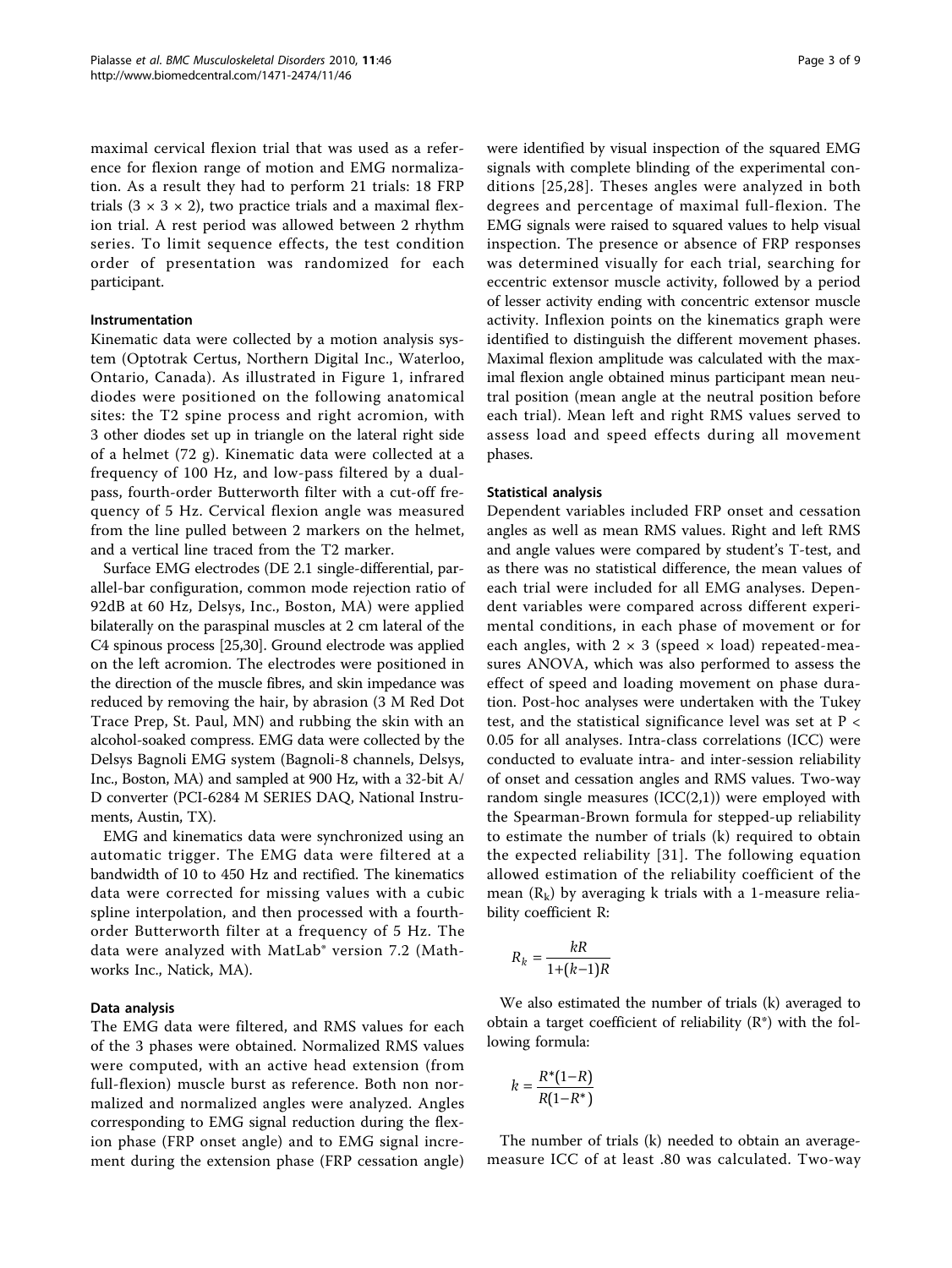random average measures  $(ICC(2,k))$  were calculated to assess inter-session repeatability.

# Results

All participants expressed a cervical FRP as defined initially and as presented in Figure 2. Although a metronome standardized movement velocity and guided study participants throughout the different movement phases, the duration of each movement phase was computed and no significant load effect was found during the flexion and extension phases. Besides, a statistically significant difference was observed between the two rhythm conditions in both flexion and extension phases. Mean movement phase durations for each condition are presented in Table 1.

# Kinematics

Repeated-measures ANOVA yielded a significant load effect on both cervical FRP cessation and onset angles (P < 0.001). Mean (Standard Error) angles for loaded, no load, and counterweighted conditions were respectively  $17^{\circ}$  ± 1.4,  $15^{\circ}$  ± 1.1 and  $13^{\circ}$  ± 0.9 with F(2,34) = 34.6, P  $< 0.001$  for onset and 21°  $\pm$  1.5, 18°  $\pm$  1.3 and 16°  $\pm$  1.2 with  $F(2,34) = 45.0$ ,  $P < 0.001$  for cessation (Figure [3](#page-4-0)). Post-hoc analyses revealed a significant ( $P < 0.001$ ) difference on both onset and cessation angles between each of the 3 load conditions. The increase in load caused a significant increment of onset and cessation angles. The decrease in load (counterweight) led to a significant decline of onset and cessation angles. Similar results were obtained in percentages:  $75\% \pm 3.8$ ,  $67\% \pm 1.5$ 

Table 1 Mean (SD) duration of each phase in the 2 rhythm conditions

|   |           |          | Speed Load Flexion phase Full-flexion phase Extension phase |          |
|---|-----------|----------|-------------------------------------------------------------|----------|
| ς | a         | 4.9(0.5) | 3.3(0.3)                                                    | 4.8(0.7) |
|   | b         | 4.8(0.5) | 3.4(0.3)                                                    | 4.6(0.3) |
|   | C         | 4.7(0.4) | 3.5(0.3)                                                    | 4.6(0.4) |
| F | a         | 2.1(0.5) | 3.0(0.4)                                                    | 2.2(0.4) |
|   | b         | 2.1(0.5) | 3.1(0.4)                                                    | 2.1(0.4) |
|   | $\subset$ | 2.0(0.5) | 3.1(0.4)                                                    | 2.1(0.4) |

Slow (S) and fast (F) speed conditions and loaded (a), no load (b) and counterweighted (c) load conditions are presented. Durations are reported in seconds.

2.9 and  $65\% \pm 2.7$  with  $F(2,34) = 10.3$ ,  $P < 0.001$  for onset angle and 92% ± 3.0, 82% ± 2.6 and 79% ± 3.2 with  $F(2,34) = 30.0$ ,  $P < 0.001$  for cessation angle (Figure [3\)](#page-4-0). Although post-hoc analyses revealed only a significant  $(P < 0.01)$  difference on both onset and cessation angles in percentage between loaded and the 2 other conditions.

No significant speed effect was noted on both onset  $(15^{\circ} \pm 1.2 \text{ with slow speed, } 14^{\circ} \pm 1.5 \text{ with fast speed F})$  $(1,17) = 2.7$ ,  $P = 0.12$ ) and cessation  $(18^{\circ} \pm 1.5 \text{ with})$ slow speed,  $18^{\circ} \pm 1.7$  with fast speed  $F(1,17) = 0.1$ ,  $P =$ 0.81) angles. Speed effect on FRP onset and cessation angles is presented in Figure [4](#page-4-0). No speed  $\times$  load interaction was noted on both onset  $(F(2,34) = 0.1, P = 0.94)$ and cessation angles  $(F(2,34) = 0.1, P = 0.90)$ . Furthermore, analyses performed with angles expressed as a percentage of maximum flexion amplitude yielded similar results with the exception of a significant speed

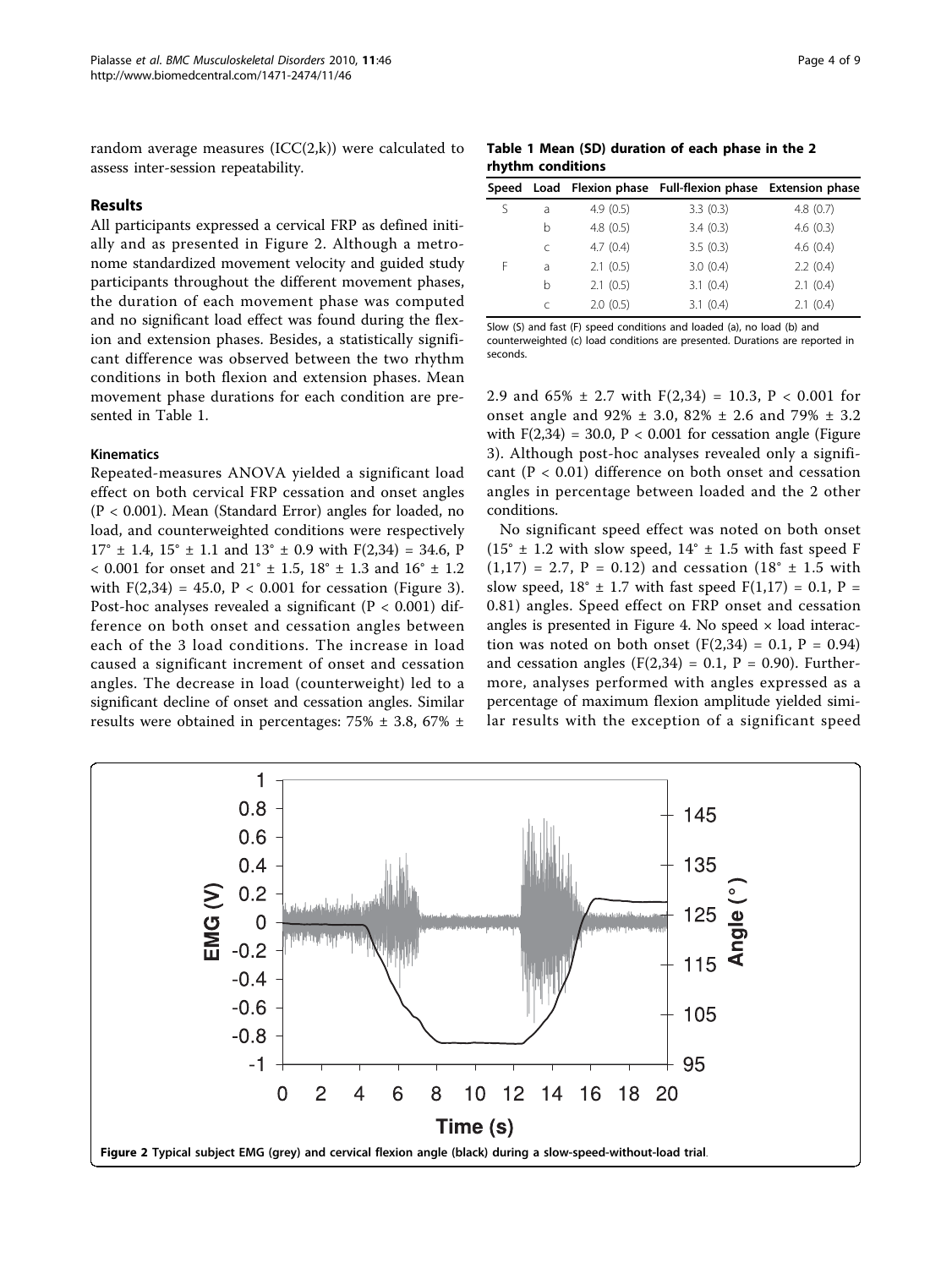<span id="page-4-0"></span>Pialasse et al. BMC Musculoskeletal Disorders 2010, 11:46 http://www.biomedcentral.com/1471-2474/11/46



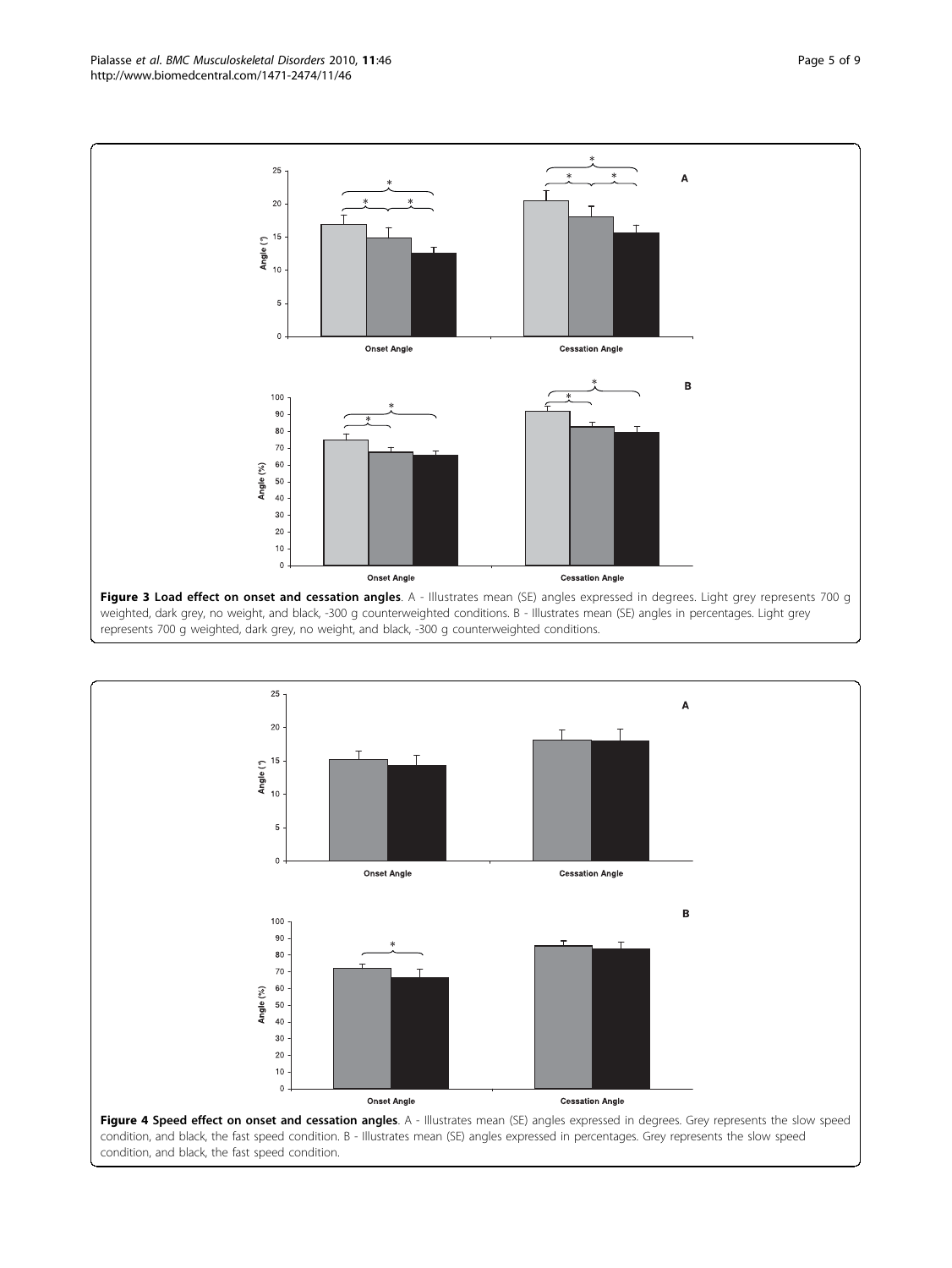effect  $(F(1,17) = 4.8, P < 0.05)$  on onset angle. Mean onset angle was  $72\% \pm 2.7$  with slow movement versus  $66\% \pm 4.9$  with fast movement, and cessation angle was  $85\% \pm 3.0$  versus  $84\% \pm 4.0$ , respectively (Figure [4\)](#page-4-0). Increasing speed significantly decreased onset angle when it was expressed as a percentage of maximum flexion amplitude.

#### EMG

Repeated-measures ANOVA disclosed a significant load effect on flexion, full-flexion and extension phase on normalized RMS values. In the flexion phase  $(F(2,34) =$ 4.1, P < 0.05), increased load raised RMS values, and decreased load (counterweight) reduced them. Post-hoc analyses discerned a significant ( $P < 0.05$ ) difference only between loaded and counterweighted conditions. During the full-flexion phase  $(F(2,34) = 6.1, P < 0.01)$ , increased load caused an increment of RMS values, and decreased load (counterweight) produced a slight elevation of these values. Post-hoc analyses showed significant (P < 0.05) differences between each condition, except between the no load and counterweight conditions. Finally, during the extension phase  $(F(2,34) =$ 13.9, P < 0.001), a load increase elicited an augmentation of RMS values, and a load decrease evoked a slight reduction. Post-hoc analyses demonstrated significant (P < 0.001) differences between each condition except between the no load and counterweight conditions.

A significant  $(F(1,17) = 14.9, P < 0.01)$  speed effect was observed only in the extension phase where increasing speed augmented RMS values. Significant speed × load interaction was noted for RMS values in the extension phase  $(F(2,34) = 5.0, P < 0.05)$  (Figure 5).



#### Intra-session repeatability

ICCs were computed for both RMS and normalized RMS values. RMS values systematically yielded higher ICCs, and are therefore presented in the 2 repeatability sections. Onset and cessation angles ICC(2,1) were 0.73 CI 95% [0.65-0.79] and 0.90 CI 95% [0.86-0.93] needing, respectively, 2 and 1 trials to obtain 0.80  $ICC(2,k)$ . These results were obtained with all trials pooled. A breakdown of  $ICC(2,1)$  for each of the 6 conditions is presented in Table [2.](#page-6-0)

The ICC(2,1) for RMS was 0.76 CI 95% [0.69-0.82] in the flexion phase, 0.71 CI 95% [0.63-0.78] in the fullflexion phase, and 0.86 CI 95% [0.81-0.89] in the extension phase; as a result, 2, 2 and 1 trials were respectively required to achieve  $0.80$  ICC(2,k) for each movement phase. In the 6 different conditions,  $ICC(2,1)$  values were between 0.53 and 0.87 for the flexion phase, 0.41 and 0.81 for the full-flexion phase, and 0.74 and 0.99 for the extension phase, needing respectively 1 to 4 trials, 1 to 6 trials, and 1 to 2 trials to obtain a 0.80 ICC(2,k).

## Inter-session repeatability

Two-way random average measures, ICC(2,k), in all conditions pooled were 0.79 CI 95% [0.70-0.86] for onset angle, and 0.85 CI 95% [0.79-0.86] for cessation angle. A breakdown of ICC for each of the 6 conditions is given in Table [3](#page-6-0).

Two-way random average measures, ICC(2,k), for RMS were 0.84 CI 95% [0.77-0.89] in the flexion phase, 0.60 CI 95% [0.42-0.73] in the full-flexion phase, and 0.96 CI 95% [0.94-0.97] with all conditions pooled. In the 6 different non-pooled conditions,  $ICC(2,k)$  values were between 0.74 and 0.90 for the flexion phase, 0.22 and 0.93 for the full-flexion phase, and 0.94 and 0.96 for the extension phase.

## Discussion

The main objectives of this study were to assess the effect of load and speed on the cervical FRP, and to document its repeatability. The results showed that increased load significantly augmented cervical FRP onset and cessation angles as well as RMS values in all phases of the flexion/extension cycle. Increasing speed led to increment of RMS values in the extension phase and onset angle in percentages, but had no effect on angles in degrees. Moderate to excellent repeatability for the kinematics parameters was observed in all phases. Reliability of RMS values was moderate in the flexion and full-flexion phases, and excellent in the extension phase.

#### Cervical FRP parameters

The effect of increasing load on the cervical FRP, by raising EMG RMS values, was similar to what was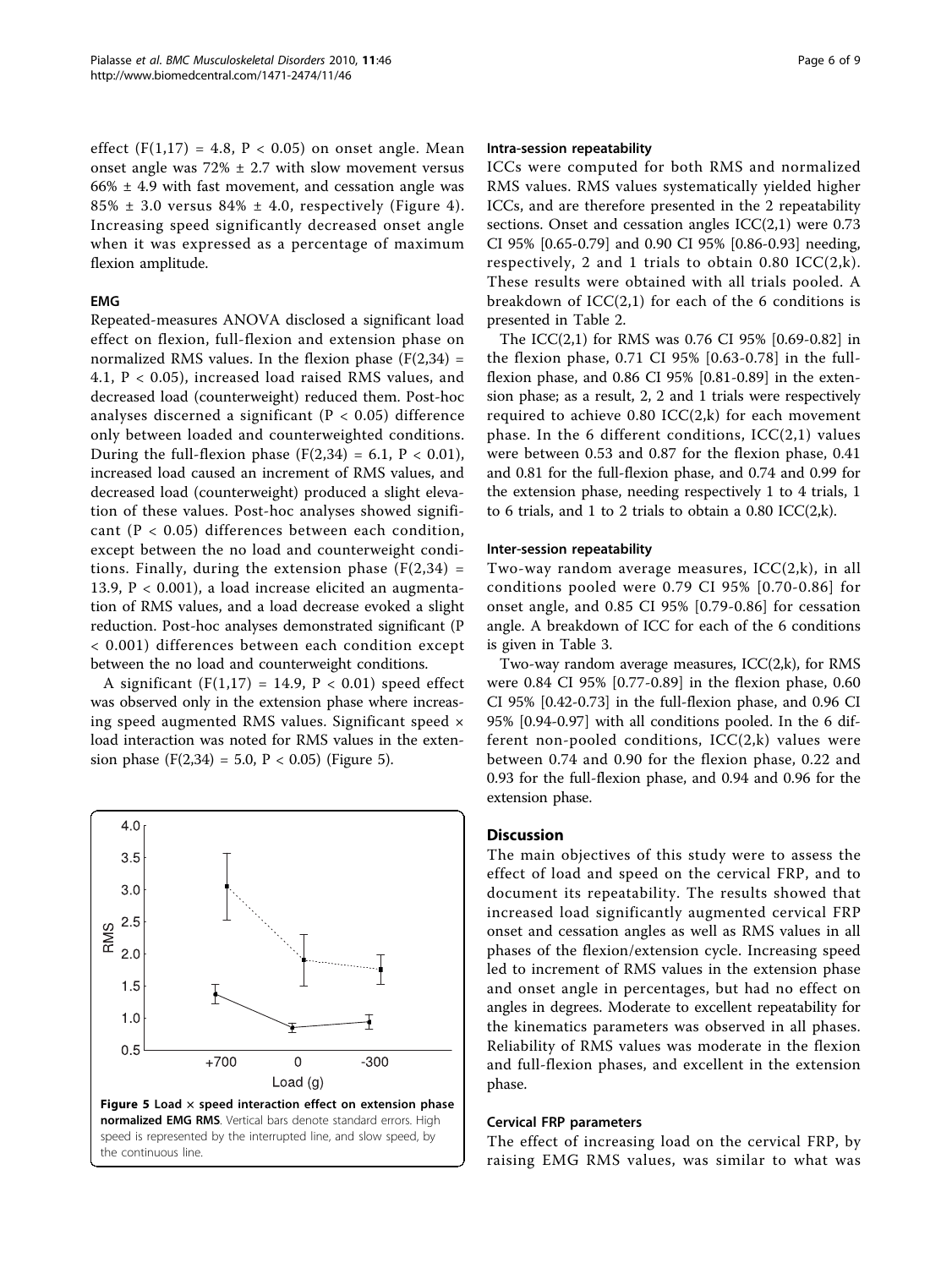<span id="page-6-0"></span>

|                 | Speed | Load | Mean (SD) | <b>SEM</b> | ICC(2,1) | CI 95% - | CI 95% + | k ICC $\geq 80$ |
|-----------------|-------|------|-----------|------------|----------|----------|----------|-----------------|
| Onset angle     | S     | a    | 17(4.5)   | 2.4        | 0.72     | 0.49     | 0.87     | 2               |
|                 |       | b    | 15(3.8)   | 2.1        | 0.71     | 0.48     | 0.87     | 2               |
|                 |       | C    | 13(2.6)   | 1.7        | 0.64     | 0.38     | 0.83     | 3               |
|                 | F     | a    | 17(5.5)   | 3.0        | 0.70     | 0.47     | 0.86     | 2               |
|                 |       | b    | 14(4.0)   | 2.1        | 0.73     | 0.51     | 0.88     | 2               |
|                 |       | C    | 12(4.2)   | 2.6        | 0.61     | 0.35     | 0.81     | 3               |
| Cessation angle | S     | a    | 21(4.6)   | 1.5        | 0.89     | 0.78     | 0.95     |                 |
|                 |       | b    | 18(4.1)   | 1.5        | 0.86     | 0.73     | 0.94     |                 |
|                 |       | C    | 16(3.6)   | 1.56       | 0.81     | 0.64     | 0.92     |                 |
|                 | F.    | a    | 21(5.1)   | 1.6        | 0.91     | 0.81     | 0.96     |                 |
|                 |       | b    | 18(4.3)   | 1.2        | 0.92     | 0.84     | 0.97     |                 |
|                 |       |      | 15(4.2)   | 1.6        | 0.86     | 0.73     | 0.94     |                 |

Presented with mean and standard deviations (SD), in degrees, standard error of the measurement (SEM), ICC(2,1) with 95% confidence interval, and number of trials needed to obtain an ICC(2,k) of at least .80. Slow (S) and fast (F) speed conditions and loaded (a), no load (b) and counterweighted (c) load conditions are presented.

Table 3 Inter-session kinematics ICC(2,k)

|                    | Speed Load |   | Mean<br>(SD) | <b>SEM</b> | ICC<br>(2,<br>k) | CI 95%  | CI<br>95%<br>$\pmb{+}$ |
|--------------------|------------|---|--------------|------------|------------------|---------|------------------------|
| Onset angle        | S          | a | 18 (4.9)     | 2.0        | 0.83             | 0.53    | 0.93                   |
|                    |            | b | 15(3.9)      | 2.2        | 0.68             | 0.13    | 0.88                   |
|                    |            | C | 13(2.5)      | 1.8        | 0.52             | $-0.29$ | 0.82                   |
|                    | F          | a | 17(5.1)      | 2.4        | 0.78             | 0.42    | 0.92                   |
|                    |            | b | 14 (3.9)     | 2.4        | 0.63             | 0.00    | 0.86                   |
|                    |            | C | 12(3.5)      | 2.1        | 0.64             | 0.03    | 0.86                   |
| Cessation<br>angle | S          | a | 21(5.1)      | 1.7        | 0.88             | 0.68    | 0.96                   |
|                    |            | b | 18 (3.9)     | 2.0        | 0.74             | 0.30    | 0.90                   |
|                    |            | C | 16(3.3)      | 1.6        | 0.75             | 0.33    | 0.91                   |
|                    | F          | a | 21(5.2)      | 2.0        | 0.85             | 0.59    | 0.94                   |
|                    |            | b | 18 (4.3)     | 2.1        | 0.76             | 0.37    | 0.91                   |
|                    |            | C | 15(3.9)      | 1.8        | 0.79             | 0.44    | 0.92                   |

Presented with mean and standard deviations (SD), in degrees, standard error of the measurement (SEM), and ICC(2,k) with 95% confidence interval. Slow (S) and fast (F) speed conditions and loaded (a), no load (b) and counterweighted (c) load conditions are presented.

initially described in the lumbar region [[11,13\]](#page-8-0). Thuresson et al. (2005) observed a similar effect on EMG signals of the paraspinal muscles at the C2 and C7 levels in neutral and 20° flexed postures, achieving a neck flexion task with head-worn equipment [[32](#page-8-0)]. While evaluating paraspinal muscle activity, they also demonstrated that the flexion moment created by the load was the critical modulating factor rather than the load itself. In the current study, care was taken with regard to load distribution to increase the flexion moment with the load condition and the extension moment with the counterweight condition. The results were only significantly different between the loaded and counterweighted conditions. Additional loading might be needed to

observe significant EMG differences between the no load and loaded conditions. Still, our results are in line with the passive structures hypothesis, which suggests a transfer of the extension moment from eccentric paravertebral muscle contraction to passive viscoelastic structures [[1](#page-8-0),[12,14,33](#page-8-0)].

Heightened load also had an effect on FRP onset and cessation by increasing both angles. Again, the loading effect on onset angles was similar to that described in the lumbar region as the increment in load led to a significant increase in onset angle [[11](#page-8-0),[12\]](#page-8-0). It is also important to note that this effect was observed during the loading phase and that the results might have been different if the subjects had been tested after loading, as reported by Youssef et al. [\[10\]](#page-8-0) who noted possible spinal stabilization mechanisms after loading activities. The temporal modulation of EMG onset and cessation has been described as motor control adaptation to enhance spinal stability in reaction of passive structures increased laxity [[34\]](#page-8-0).

Increasing speed had a significant effect on RMS values in the extension phase. The absence of a significant effect on RMS values in the flexion phase could be explained by augmented viscoelastic tissue stiffness consequent to increasing speed [[35\]](#page-8-0). Furthermore, the flexion moment created with head weight (and load) might be easily opposed by tension generated in passive viscoelastic tissues. Strong viscoelastic structures, such as the nuchal ligament, may generate enough tension to counteract the head gravitational load since it has been described as a significant structural restraint to cervical spine flexion [\[36\]](#page-8-0).

Speed had no effect on onset and cessation angles. These results are different from those reported by Sarti et al. [[14\]](#page-8-0) who studied the speed effect on the lumbar FRP. In their experiments, lumbar FRP onset and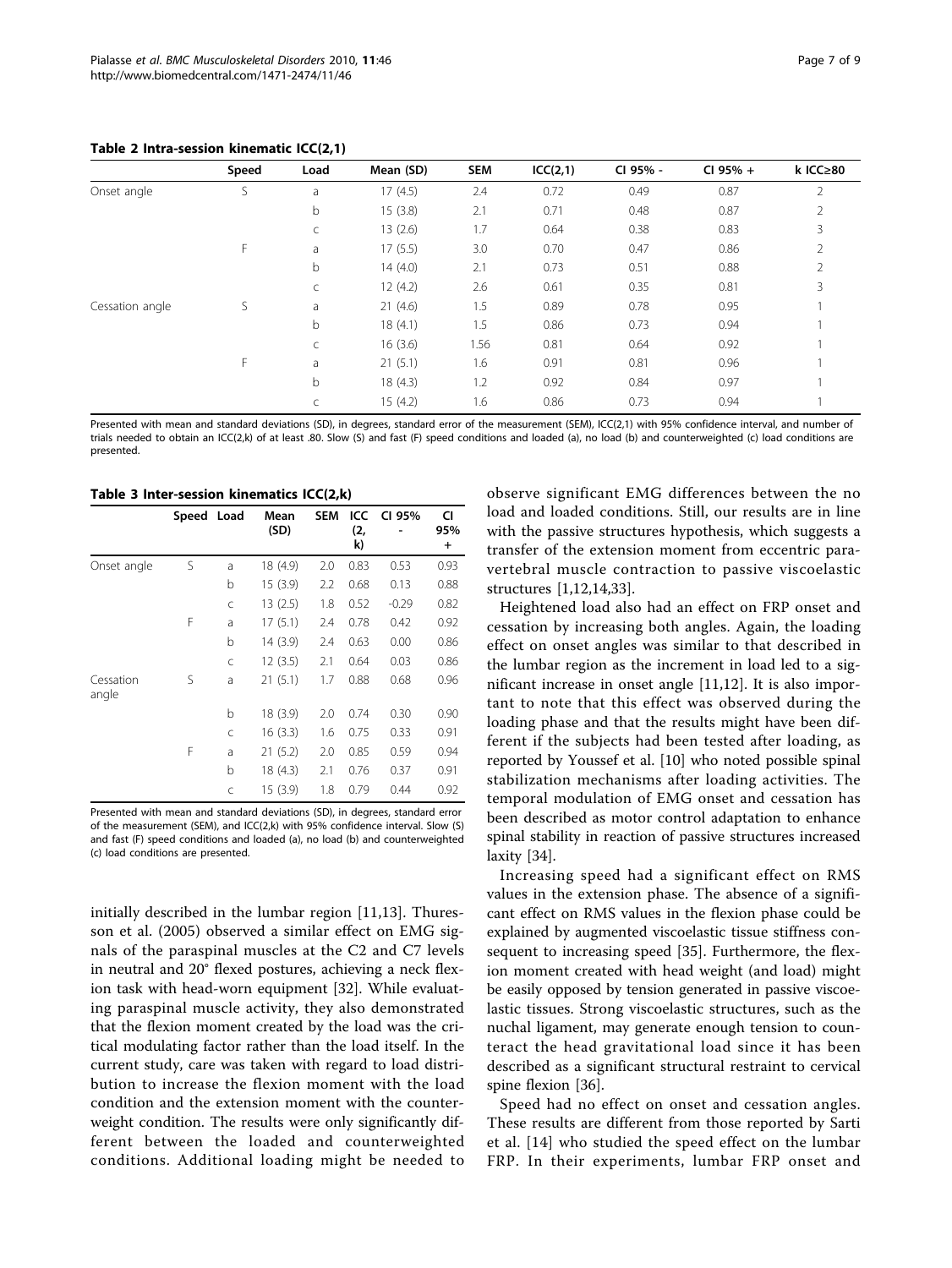cessation angles increased with speed. However, when onset angle were expressed as percentages of total flexion a speed effect was observed. The significant result obtained only with normalized data may result from the lowered inter-subject variability but it also may reflect the higher level of stiffness present at greater speed of movement [\[35\]](#page-8-0).

# Repeatability of measures and clinical outcomes

To consider the cervical FRP as a measure of "clinical interest", reliability and validity values, such as sensitivity and specificity, must be determined. Previous studies have established FRP validity in the lumbar region by showing that the lumbar FRP can distinguish healthy participants from low back pain patients with a high level of specificity (75%) and sensitivity (93%) [\[19](#page-8-0)]. The lumbar FRP has also been used to predict motion patterns among low back pain patients [[1,17,37,38\]](#page-8-0). Neblett et al. (2003) established that abnormal motion could be predicted with a high level of specificity (100%) and sensitivity (79%) [\[37](#page-8-0)]. Differences between healthy participants and patients with neck pain have also been reported in the cervical region [[24\]](#page-8-0).

To date, only Murphy et al. (2007) reported the reliability of the cervical FRP. The reliability of the EMG root-mean-square (RMS) ratio of the flexion or extension phase (whichever was higher) divided by the fullflexion phase over 4 weeks was 0.96 95% CI [0.80-0.99] for the right extensors and 0.95 95% CI [0.80-0.99] for the left extensors [[29](#page-8-0)].

In the current study, moderate to strong reliability of onset and cessation cervical FRP and cervical paraspinal muscle EMG RMS values were observed whereas in the lumbar region, reliability of RMS values ranged from good to excellent [[19\]](#page-8-0).

The fact that only moderate reliability was obtained for EMG RMS values in the full-flexion phase may reflect the nature and complexity of EMG signals. Nevertheless, kinematic values derived from EMG onset and cessation of the cervical FRP showed moderate to strong reliability, despite various difficulties related to EMG trial-to-trial reproducibility.

Future work should focus on the effect of muscle fatigue, age, and task repetition on cervical FRP parameters. Differences in kinematic parameters between healthy participants and patients with chronic and acute neck pain need to be thoroughly documented. Finally, treatment effects could be assessed by changes in flexion relaxation responses after different types of treatment.

# Limitations

All participants (using the visual inspection method) subjectively demonstrated a cervical FRP. However, Burnett et al. (2009) established that different criteria, to

define the presence of a FRP, may lead to different conclusions regarding the presence or absence of the cervical FRP [[25\]](#page-8-0). The results of the present study may have been different if another FRP criterion would have been applied. The use of an algorithm such as the integrated profile, should be considered to determine onset and cessation of silence and eccentric and concentric EMG activity [\[39\]](#page-8-0). Nevertheless, a standardized and blinded visual inspection method yielded strong load and speed effects with good levels of repeatability.

The most frequently used value for EMG normalization is the maximum voluntary isometric contraction (MIVC). Because the value of cervical FRP as a clinical evaluation tool will eventually involve patients with neck pain, for which MIVC may increase pain, an alternative normalization procedure was chosen (dynamic contraction) [[40](#page-8-0)]. The chosen normalization procedure may, however, have affected the repeatability data.

To establish a clinically-relevant cervical FRP criterion and before any generalization to clinical population can be made, future experiments on the cervical FRP should be conducted to assess EMG and kinematic differences between healthy participants and patients with neck pain, as it was done earlier in the lumbar region [[19\]](#page-8-0).

# Conclusion

Although the cervical FRP seems to share similarities with what has been described in the lumbar region, it may be modulated by different factors. The results of the current work show that cervical FRP EMG and kinematic parameters can be modulated by loading the cervical spine. Speed of movement, however, does not culminate in systematic changes in cervical FRP EMG and kinematic parameters, whereas both EMG and kinematic parameters reveal promising repeatability. Future studies should investigate, as a priority, RMS values and kinematic parameter differences between healthy participants and patients with neck pain.

#### Acknowledgements

The authors thank the Quebec Chiropractic Foundation, the Canadian Chiropractic Association and the Institut Franco-Européen de Chiropratique for their financial support as well as Linda Meurou for her help during the tests.

#### Author details

<sup>1</sup>Département des sciences de l'activité physique, Université du Québec à Trois-Rivières, Trois-Rivières, Québec, Canada. <sup>2</sup>Département de chiropratique Université du Québec à Trois-Rivières, Trois-Rivières, Québec, Canada. <sup>3</sup>Institut Franco-Européen de Chiropratique, Paris, France.

#### Authors' contributions

JPP and MD participated in study design, experimentation, data analysis and manuscript writing. DL and VC helped in the study design, data analysis and manuscript drafting. All authors read and approved the final manuscript.

#### Competing interests

The authors declare that they have no competing interests.